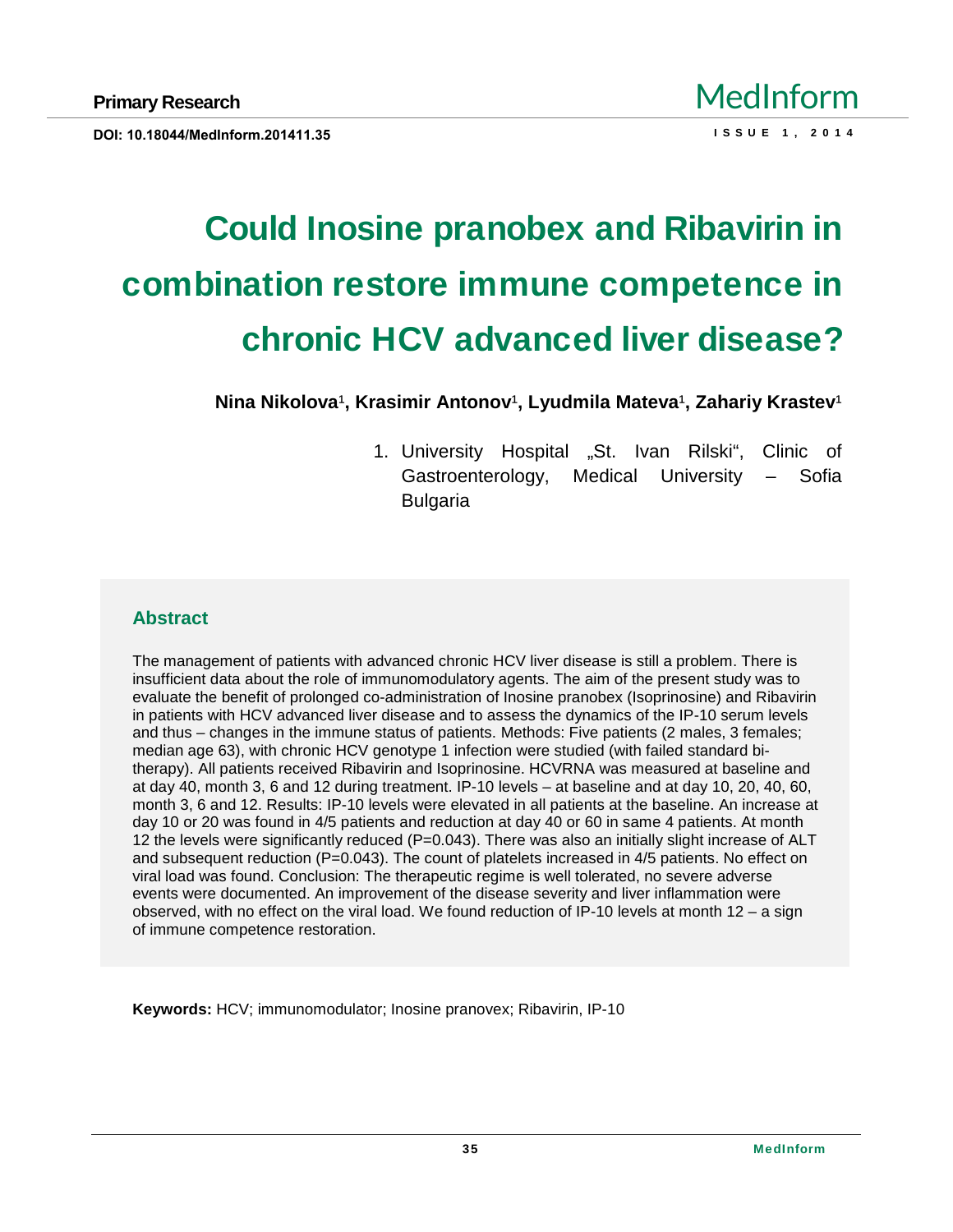# **Background**

Despite the exponential development of hepatology and increased possibilities for the treatment of chronic HCV infection, management of patients with advanced liver disease is still a problem.

Immunomodulation therapy is an important area in the treatment of infectious diseases and is becoming more popular. An immunomodulator is a substance which directly affects the specific immunological function or changes one or more components of the immunoregulatory network to achieve indirect effects on specific immune function (1).

Inosine pranobex (Isoprinosine) is a purine analogue with immunomodulating and antiviral ability, including IFN-gamma production and enhanced T-cell immune response (2,3). Various studies discuss its possible role in the treatment of chronic HBV infection (4,5,6). Isoprinosine is used in protracted forms of acute hepatitis A and B, as well as CMV-induced hepatitis (7). According to Z. Krastev, one day Isoprinosine intake reduces the serum levels of IP-10 and increases the lymphocyte count in healthy people (8).

There are insufficient data about the role of immunomodulatory agents in chronic HCV infections. There are few reports (from the 90s) about using Inosine pranobex in chronic hepatitis C (9, 10).

Ribavirin is a guanosine (ribonucleic) analogue used to block the synthesis of viral RNA and thereby to limit the viral mRNA. It is a nucleoside inhibitor. The antiviral properties of ribavirin have been described as follows: it inhibit inosine monophosphate dehydrogenase, interferes with viral RNA capping reactions; inhibits the viral polymerase and induces an error, catastrophe resulting from the accumulation of lethal mutations in the viral genome (11,12).

Apart from direct antiviral effects, ribavirin was reported to have immunomodulatory

effects on different constituents of the immune system. Ribavirin induces a switch in T-helper

(Th) cell phenotype from type 2 to type 1 (humoral immune responses to cell–mediated) (13,14,15). The exact mechanism is unclear. Th1 lymphocytes secrete IFN-gamma and Il -2 among other cytokines (16). Ribavirin enhances the specific interferon sensitive gene (ISG) expression by amplifying the IFN-a- JAK/STAT pathway and that enhances IFN-a anti-viral activity against HCV (17,18).

According to Rotman et al. Ribavirin monotherapy decreases IP-10 serum levels, but it has no effect on ISG expression in PBMC (Peripheral blood mononuclear cell) (19). The available data on the effect on viremia and sustained response of 4-6 weeks pretreatment with Ribavirin before the standard bi-therapy with Peg-interferon are controversial (19, 20, 21, 22, 23, 24, 25, 26, 27). Administration of the drug within 6 months after a standard bi-therapy does not improve response (28).

Interferon-gamma-inducible protein 10 kDa (IP-10 or CXCL10) is a chemokine produced by endothelial cells, activated T cells (promoting a Th1 response) and hepatocytes during HCV infection (29). IP-10 has been studied in the last years as a predictor of viral responses in the treatment of HCV infection, such that high baseline levels usually above 150 pg/ml are associated with a weak response (30,31,32,33).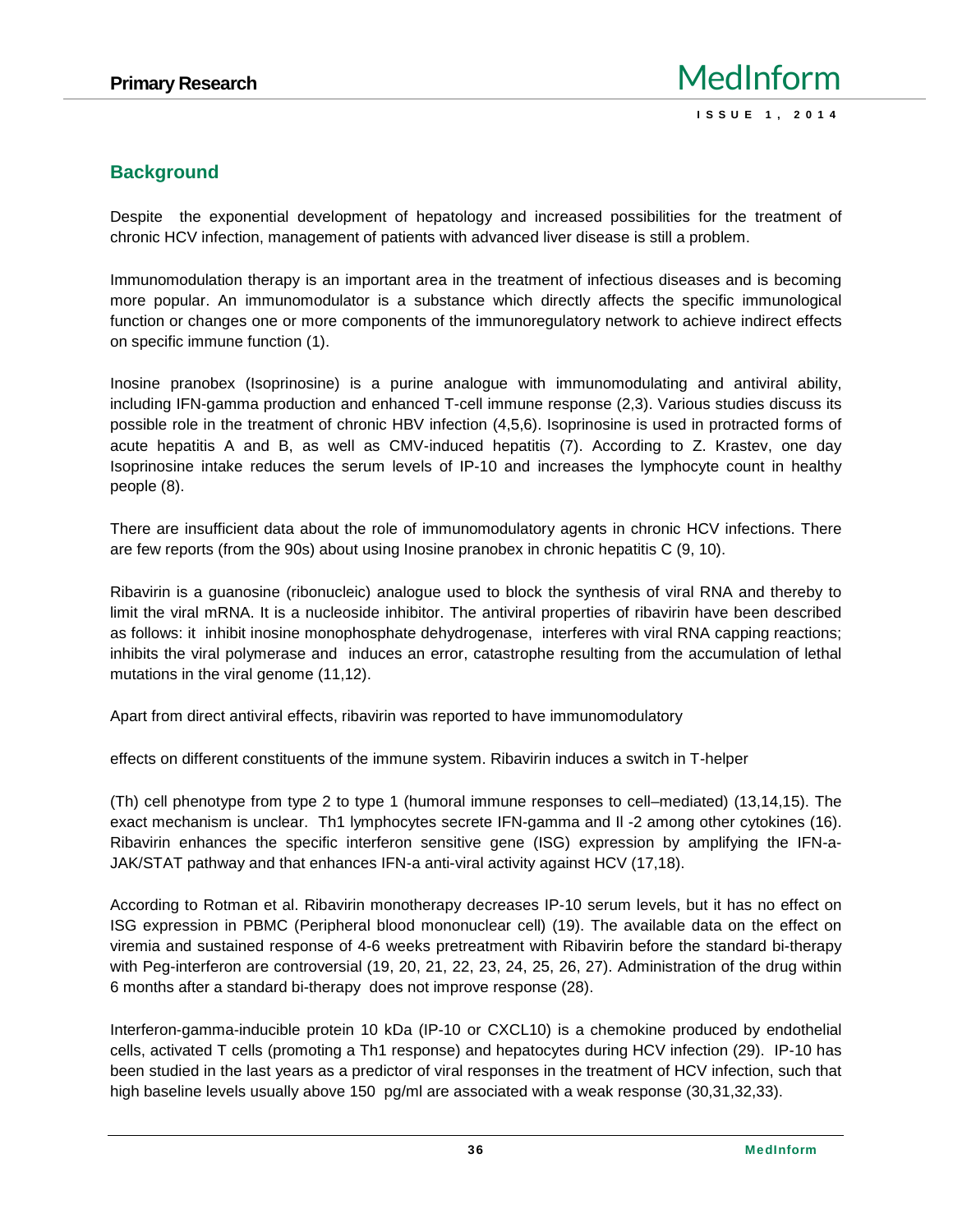Zoulim et al. followed 95 chronic HCV infected patients receiving Ribavirin for 11 months. A biochemical response was established. In 10% of the patients there was HCV RNA clearance (34). The data show only one study for the combination therapy with Inosine pranobex and Ribavirin (more than 20 years ago) in patients with HIV infection. The combination was well tolerated but led to lymphopenia and did not exhibit HIV-suppressive or immunorestorative effects (35).

The data about Ribavirin monotherapy in patients with chronic HCV infection are contradictory and insufficient. Single reports have been published about the dynamics of IP-10 in such patients. Our results show a decrease of levels during standard bi-therapy with virologic response (33). No data are available for the role of co-administration of Isoprinosine and Ribavirin in patients with chronic HCV infection, as well as in cases of advanced disease.

## **Aim**

The aim of our study was to evaluate the benefit of prolonged co-administration of Inosine pranobex and Ribavirin in patients with chronic HCV advanced liver disease, who are inappropriate for IFN therapy. We also aimed to follow the dynamics of the IP-10 serum levels and to evaluate the change in the immune status of patients.

## **Methods**

#### **Patients and treatment**

Five patients (2 males and 3 females; median age 63) were studied. All of them were with chronic HCV infection, genotype 1, (long-term history of disease and with previous failed courses of standard IFN based bi-therapy). HDV, HCV and HIV co-infections were excluded in all patients. (tabl.1). All patients have been continuously taking Ribavirin in doses according to body weight, and Inosine pranobex in an alternative scheme.

Serum HCVRNA levels, aminotransferases and routine blood parameters were measured at the start of the therapy and at day 40, month 3, 6 and 12 of the treatment.

The serum levels of IP-10 were measured at baseline and at day 10,20, 40, 60, month 3, 6 and 12.

| Number of pts                                              | 5          |  |
|------------------------------------------------------------|------------|--|
| Age - median, range                                        | 63/60-71/  |  |
| Male                                                       | 2          |  |
| Female                                                     | 3          |  |
| Cirrhosis (Child                                           | 3 patients |  |
| high grade esophageal varices (3-4gr)                      | 1 patient  |  |
| virological response at last therapy (standard bi-therapy) |            |  |
| Relapse                                                    |            |  |
| Non response                                               | 2          |  |
|                                                            | 3          |  |

**Table 1.** Baseline characteristics of the studied patients

#### **Methods**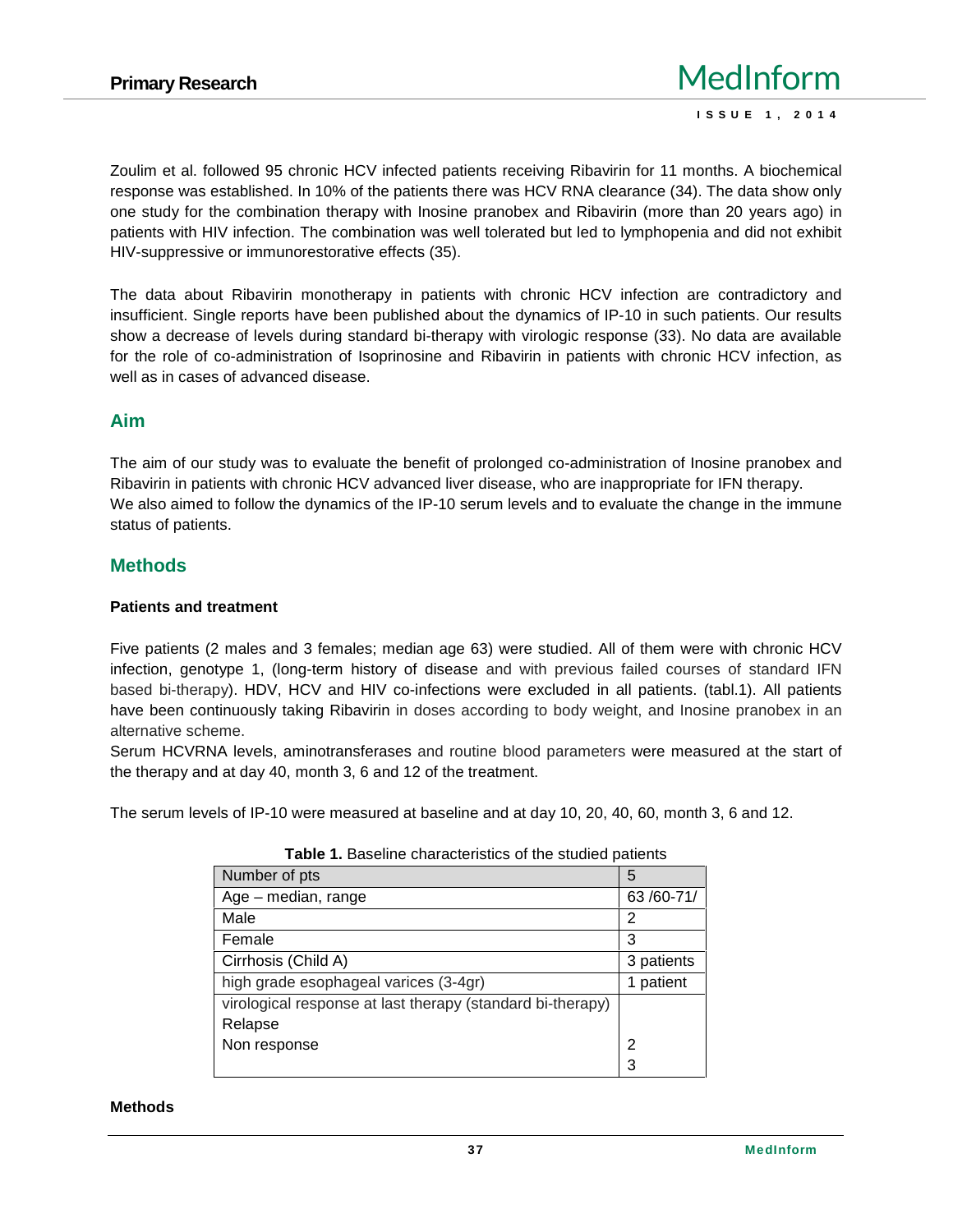HCV RNA quantification was determined by the standard real-time PCR method.

Genotyping of HCV was performed by using INNO-LiPA HCV II (Innogenetics NV, Ghent, Belgium). IP-10 quantification of human IP-10 was performed by using BioLegend  $\circledR$ , LEGEND MAX<sup>TM</sup> Human CXCL10/IP-10 ELISA kit, on serum samples. All samples were stored at -70°C until assayed. Standard laboratory methods were used for the assessment of blood chemistry parameters.

Standard statistical analyses were performed using SPSS® v. 17.0. Descriptive methods. Individual characteristics between groups were evaluated by means of Wilcoxon and Mann-Whitney. Non-parametric correlation methods such as Kendall and Spearmen were used. All reported P values are two-sided, and P values less than 0.05 were considered significant.

Informed consent was obtained from each participating patient.

#### **Results**

The baseline serum levels of HCVRNA, ALT, and IP-10 are shown in Table 2. All patients have high baseline levels of IP-10 (>150pg/ml) and elevated aminotrasferases.

|                     | <b>Baseline levels</b>    |  |
|---------------------|---------------------------|--|
|                     | Median, range             |  |
| <b>HCVRNA IU/ml</b> | 895 000 /66500-2 840 000/ |  |
| ALT IU/ml           | 84 / 45 - 103 /           |  |
| IP-10 pg/ml         | 365 / 274-501/            |  |

**Table 2.** Baseline levels (Median) of HCV RNA, ALT and IP-10 in studied patients**.**

During treatment there was an initially slight increase of ALT (at day 40) in all patients (P=0.043). In 4/5 patients, ALT levels decreased and became within the normal range at month 3 (P=0.043). In the last patient ALT levels decreased but never reached the normal range (Figure 1.). There was a statistical difference between the basal ALT and decreased levels at month 12  $(P=0.042)$  in all patients. GGT decreased in these 4 patients but remained unchanged in the last one. The same patient had cirrhosis and severe portal hypertension /high-risk esophageal varices, ligated several times/.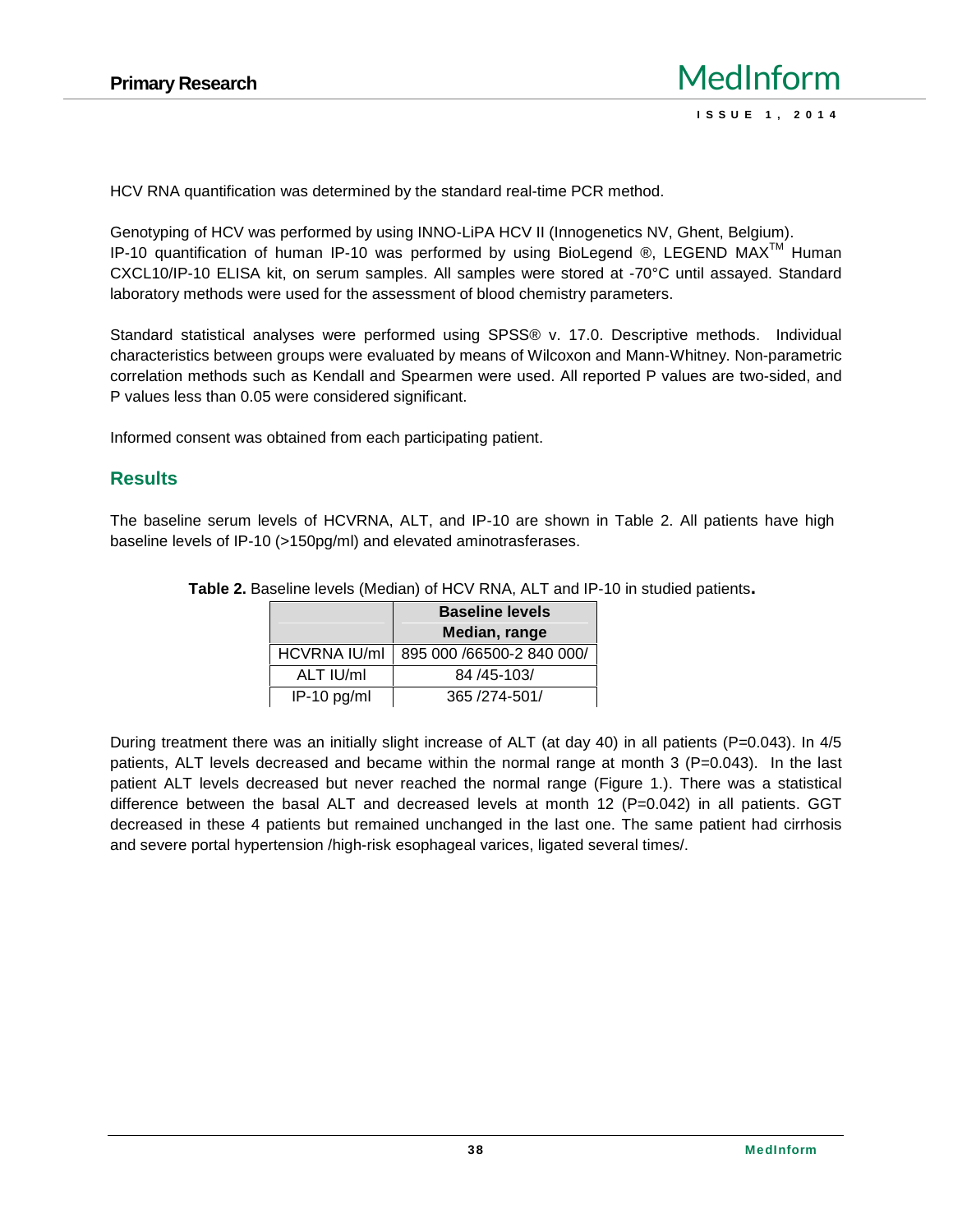

**Figure 1.** ALT levels during the treatment

During the follow up the levels of IP-10 increased (from 7 to 82%) at day 10-20 in 4 from 5 patients (in 3 patients the increase was at day 10, and in 1 at day 20). After that there was a tendency for the reduction of IP-10 (in the same 4 patients) at day 40-60 and it was statistically significant at month 3 (P 0.043). At month 12 the levels were reduced with more that 50% compared to the basal levels (from 64 to 89%) (P=0.043). In the last patient there was a reduction at day 60 but generally remained stable during the treatment period (Figure 2.)





The levels of HCVRNA fluctuated during treatement. There was no signifficant difference between basal HCVRNA and that at month 12 (P>0.05).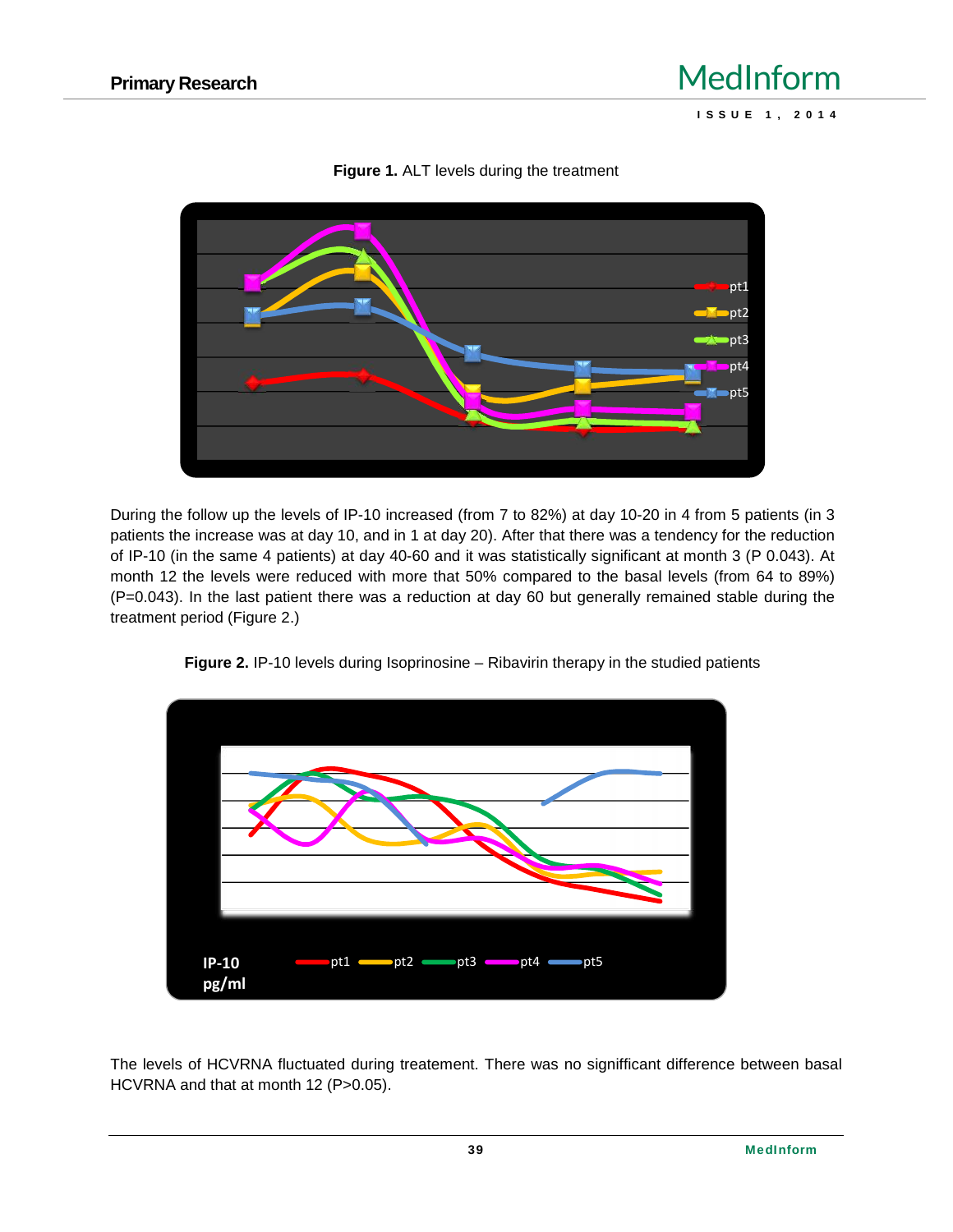For the same period a reduction of Hgb was established with a statistical difference between the basal Hgb and this at month 12 ( $=0.043$ ). Anemia was found in 3 patients. A positive correlation was found between baseline PLT and IP-10  $(=0.037, r=0.900)$ . There was no correlation between basal levels of IP-10 and GGT, HCVRNA, ALT, Hgb. During therapy the count of PLT elevated, only in the last patient PLT remained low (Figure 3.).





All patients had normal values of albumin before treatment and remained without significant changes during follow-up.

In two patients levels of uric acid were slightly elevated. In one patient (female) lymphopenia appeared with no infection or other complications (Figure 4.). The elevation of uric acid levels is due to the catabolic metabolism of the inosine moiety in this product in humans to uric acid. Ribavirin can also provoke an increase of uric acid associated with its metabolism and hemolysis (Summary of product characteristics).



#### **Figure 4.** Count of Lymphocytes during the treatment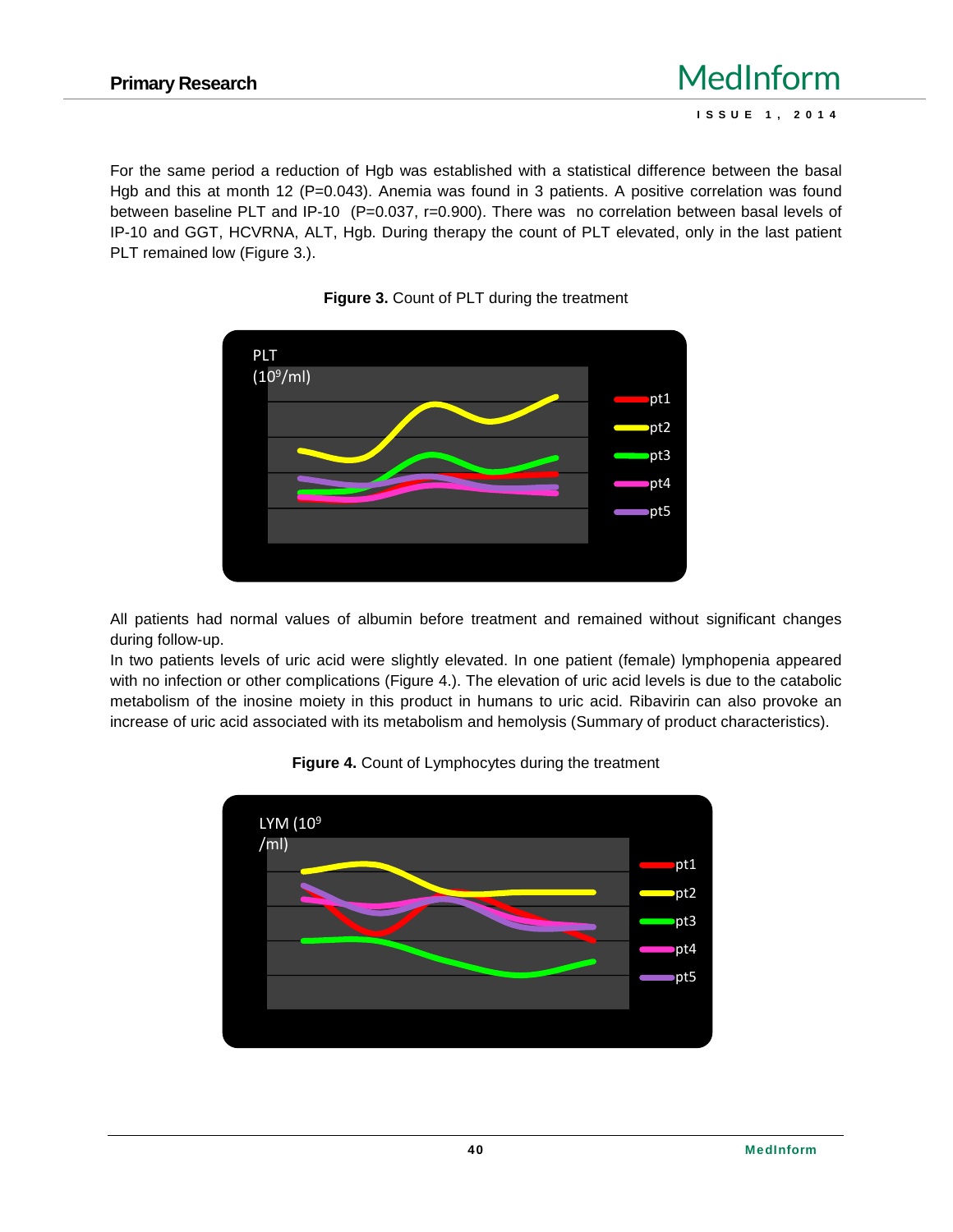# **Discussion**

In this study we followed up a small group of patients with advanced chronic HCV liver disease and with no currently available therapy. Our aim was to reduce the liver inflamation and to stabilise the liver disease by modulating the immune system.

We decided to combine these two medications because of their immunomodulating effects. In the last years, together with the direct antiviral effects, ribavirin has been reported to have immunomodulatory effects. Ribavirin induces a switch in T-helper (Th) cell phenotype from type 2 to type 1 (13,14,15). According to our data Isoprinosine has the ability to activate the cytokine cascade from the first day of intake (3) and in this way resembles the effects of IFN like in standard bi-therapy.

We chose to follow up IP-10 as a surrogate marker of the IFN–gamma system and as a predictor for an IFN-based therapy response. Ribavirin could provoke lymphopenia (3%) (Summary of product characteristics) but at the same time Isoprinosine elevates the lymphocyte count and decreases IP-10 levels (8).

We observed a stable reduction of aminotrasferases and no severe adverse events because of the combined therapy, so we decided to continue this therapeutic regimen and to follow up the patients for more than one year.

This combination of Isoprinosine and Ribavirin restores the immune competence and significantly reduces IP-10 levels to such values that subsequent IFN therapy would be successful. But it has no effect on viral load. This is a probably an indirect sign of the immunomodulating effects of the two medications. The decreasing of aminotrasferases levels is related to the beneficial effect on the disease. The changes of HCV viremia ±0.5 log are not significant and are due to the natural fluctuation of HCVRNA without therapy (36).

Similar to IFN – soon after the beginning of therapy there was an elevation of IP-10 serum levels (37) and here we found an initial increase /10-20 day/ of IP-10 and a subsequent tendency to reduction.

## **Conclusion**

The long-term combined intake of Isoprinosine and Ribavirin is well tolerated without severe adverse events. This therapy leads to:

- Reducing the severity of the disease and liver inflammation (assessed by achieving a biochemical response, PLT increasing);

- Significant reduction (>50% from the baseline) of IP-10 for a 12-month treatment period which is a sign for a restoring of the immune competence of the organism;

- Lack of effect on viral load;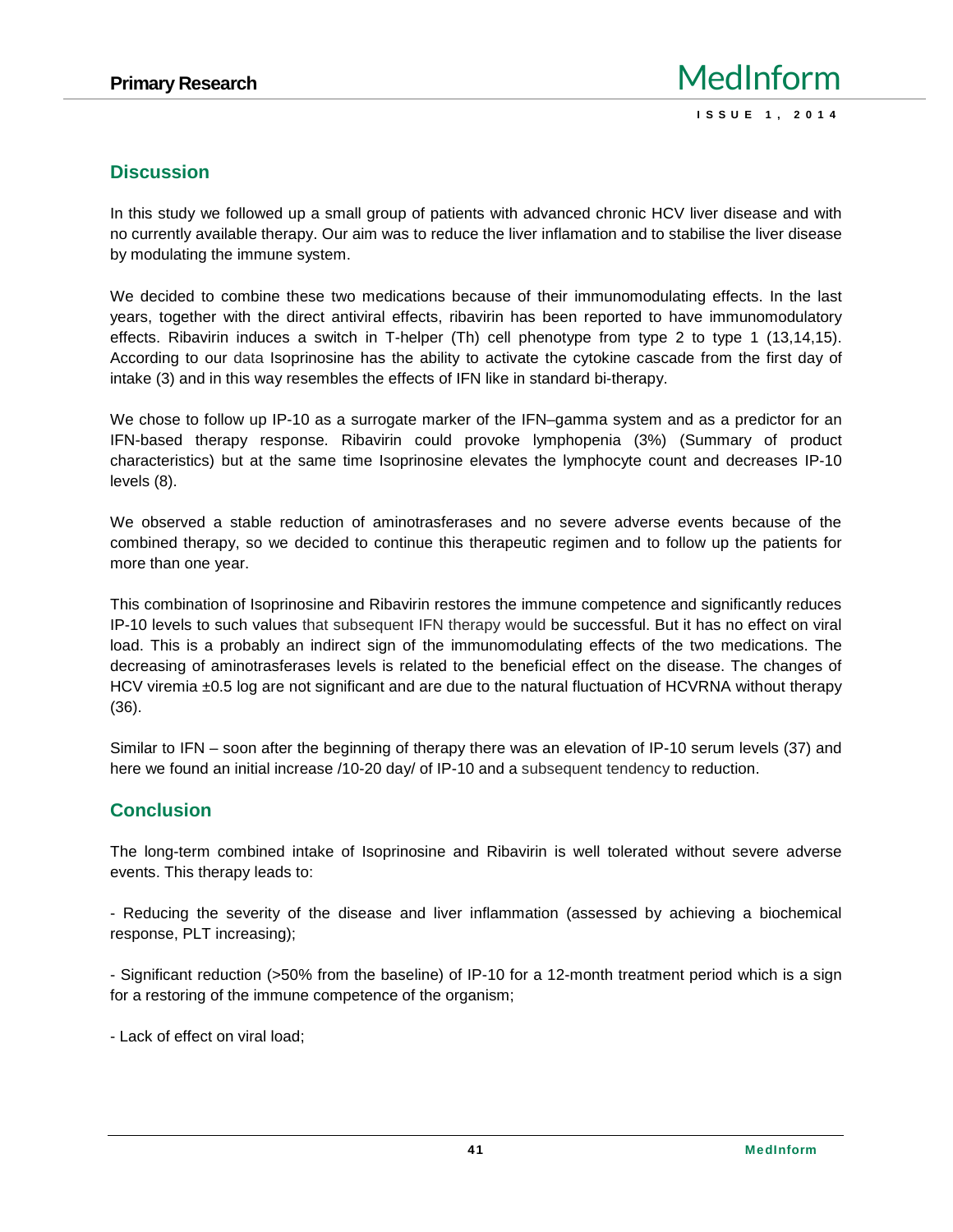## **References**

- 1. Fauci AS, Rosenberg SA, Sherwin SA et al. NIH conference. Immunomodulators in clinical medicine. Ann Intern Med 1997;106:2:421-433.
- 2. Milano S, Dieli M, Millott S, et al. Effect of isoprinosine on IL-2, IFN-gamma and IL-4 production in vivo and in vitro. Int J Immunopharmacol 1991;13:1013-1018.
- 3. Petrova M, Jelev D, Ivanova A, et al. Isoprinosine affects serum cytokine levels in healthy adults. Journal of interferon & cytokine research : the official journal of the international society for interferon and cytokine research 2010;30:4.
- 4. Kasimov IZ, Efficiency of isoprinosine in the complex treatment of acute virus hepatitis B (Russian). Lik Sprava 2004;7:74-77.
- 5. Krastev Z, Antonov K, Jelev D. The prevention of an expected hepatic flare in HBe negative patients after lamivudine discontinuation. Clinic of Gastroenterology, St. Ivan Rilsky University Hospital, Medical University, Sofia, Bulgaria; J Gastrointestin Liver Dis 2006;15:4:389-391.
- 6. Nikolova N, Jelev D, Antonov K, et al. Inosine pranobex can enhance HBeAg-loss during longterm Tenofovir treatment, University Hospital "St.Ivan Rilski" – Sofia, Clinic of gastroenterology, Bulgari; poster presentation, EASL, Lyon, 2013.
- 7. Nicoara, Crisan A. Possibilities to modulate the immune response during infections. TMJ 2003; 53:3-4.
- 8. Krastev Z. Personal communication.
- 9. Pardo M, Carreño V. Lack of efficacy of inosine pranobex in the treatment of chronic hepatitis C, Journal of Hepatology 1994;21:2:278.
- 10. Pár A, Beró T, Brasch G, Gógl A, et al. Isoprinosine therapy in chronic hepatitis C (multicenter placebo-controlled double-blind prospective study). Orv Hetil 1993;9:134:19:1015-1019.
- 11. Graci JD, Cameron CE. Mechanisms of action of ribavirin against distinct viruses. Rev, Med Virol 2006;16:37-48.
- 12. Crotty S, Cameron C, Andino R. Ribavirin's antiviral mechanism of action: lethal mutagenesis. J Mol Med 2002;80:86–95.
- 13. Hultgren C, Milich DR, Weiland O, et al. The antiviral compound ribavirin modulates the T helper (Th) 1/Th2 subset balance in hepatitis B and C virus-specific immune responses. J Gen Virol 1998; 79:2381-2391.
- 14. Ogbomo H, Michaelis M, Altenbrandt B, et al. A novel immunomodulatory mechanism of ribavirin in suppressing natural killer cell function. Biochemical Pharmacology 2008;15:79:2:188-197.
- 15. Kast R. Ribavirin in Cancer Immunotherapies: Controlling Nitric Oxide Augments Cytotoxic Lymphocyte Function, Neoplasia 2003;5:1:3–8.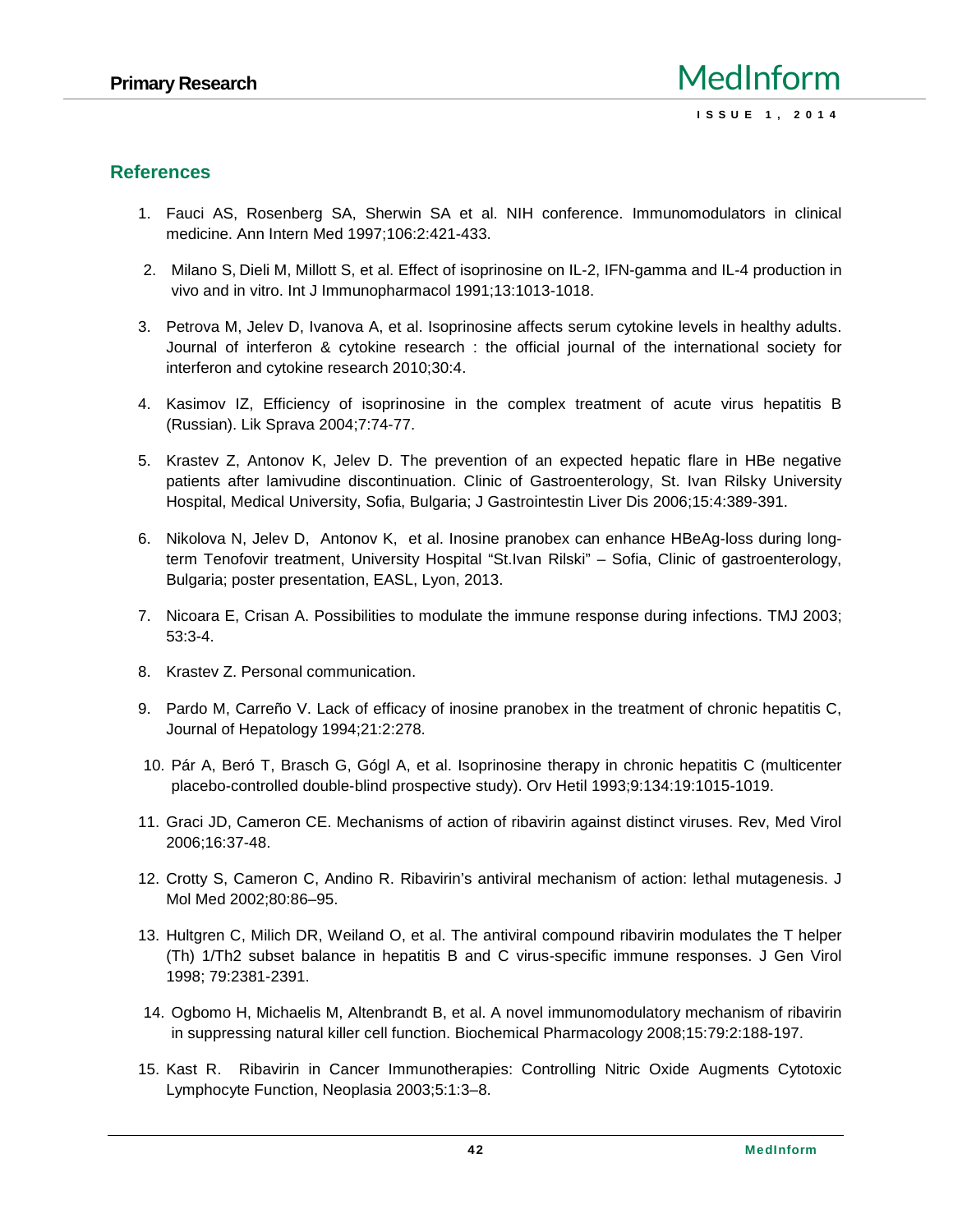- 16. Jankovic D, Liu Z, Gause WC. Th1 and Th2 cell commitment during infectious disease. Trends Immunol 2001; 22, 450 – 473.
- 17. Stevenson NJ, Murphy AG, Bourke NM, et al. Ribavirin Enhances IFN-a Signalling and MxA Expression: A Novel Immune Modulation Mechanism during Treatment of HCV. PLoS One 2011;6:11:e27866.
- 18. Werner JM, Serti E, Chepa-Lotrea X, et al. Ribavirin Pretreatment Improves the IFN-Response of Natural Killer Cells to IFN-based Therapy of Hepatitis C Virus Infection. Gastroenterol 2014; 52:5:41.
- 19. Rotman Y, Noureddin M, Feld JJ et al., Effect of ribavirin on viral kinetics and liver gene expression in chronic hepatitis C, Gut. 2014 Jan;63:1:161-9.
- 20. Fulop B, Mihm U, Schlosser B, et al. Antiviral efficacy of ribavirin monotherapy followed by standard combination treatment in chronic hepatitis C. Journal of Hepatology 2010; 52:59–182.
- 21. Mihm U, Welker M, Teuber G, et al. HCV viral kinetics during ribavirin monotherapy: results of a randomized partially double blind placebo controlled clinical trial. Journal of Hepatology 2011; 54:61–208.
- 22. Yen C, Chang J, Lee T, et al. Ribavirin monotherapy increases sustained response rate in relapsers of end treatment virologic responders. World J Gastroenterol 2005;11:11:1663-1667.
- 23. Hultgren C, Milich DR, Weiland O, et al. The antiviral compound ribavirin modulates T1/Th2 subset balance in hepatitis B and C virus specific immune responses. J Gen Virol 1998;79:10: 2381 –2391.
- 24. Querenghi F, Yu Q, Billaud G, et al. Evolution of hepatitis C virus genome in chronically infected patients receiving ribavirin monotherapy. J Viral Hepatol 2001;8,120–131.
- 25. Reichard O, Sonnerborg A, and Weiland O. HCV RNA titers prior to, during, and after oral RBV treatment. J Med Virol 1993;41,99–102.
- 26. Di Bisceglie AM, Hoofnagle JH, and Krawczynski K . Changes in HCV antigen in liver with antiviral therapy. Gastroenterology 1993;105,858–862.
- 27. Brok J, Gluud L, Gluud C. Ribavirin monotherapy for chronic hepatitis C, Published Online: 19 OCT 2005, Editorial Group: Cochrane Hepato-Biliary Group.
- 28. Shiffman M, Hofmann Ch, Sterling K, et al. Controlled Trial to Determine Whether Continued Ribavirin Monotherapy in Hepatitis C Virus–Infected Patients Who Responded to Interferon- Ribavirin Combination Therapy Will Enhance Sustained Virologic Response. The Journal of Infectious Diseases 2001;184:405–409.
- 29. Zeremski M, Petrovic LM, Chiriboga L, et al. Intrahepatic levels of CXCR3 associatedchemokines correlate with liverinflammation and fibrosis in chronic hepatitis C. Hepatology 2008;48:5:1440- 1450.